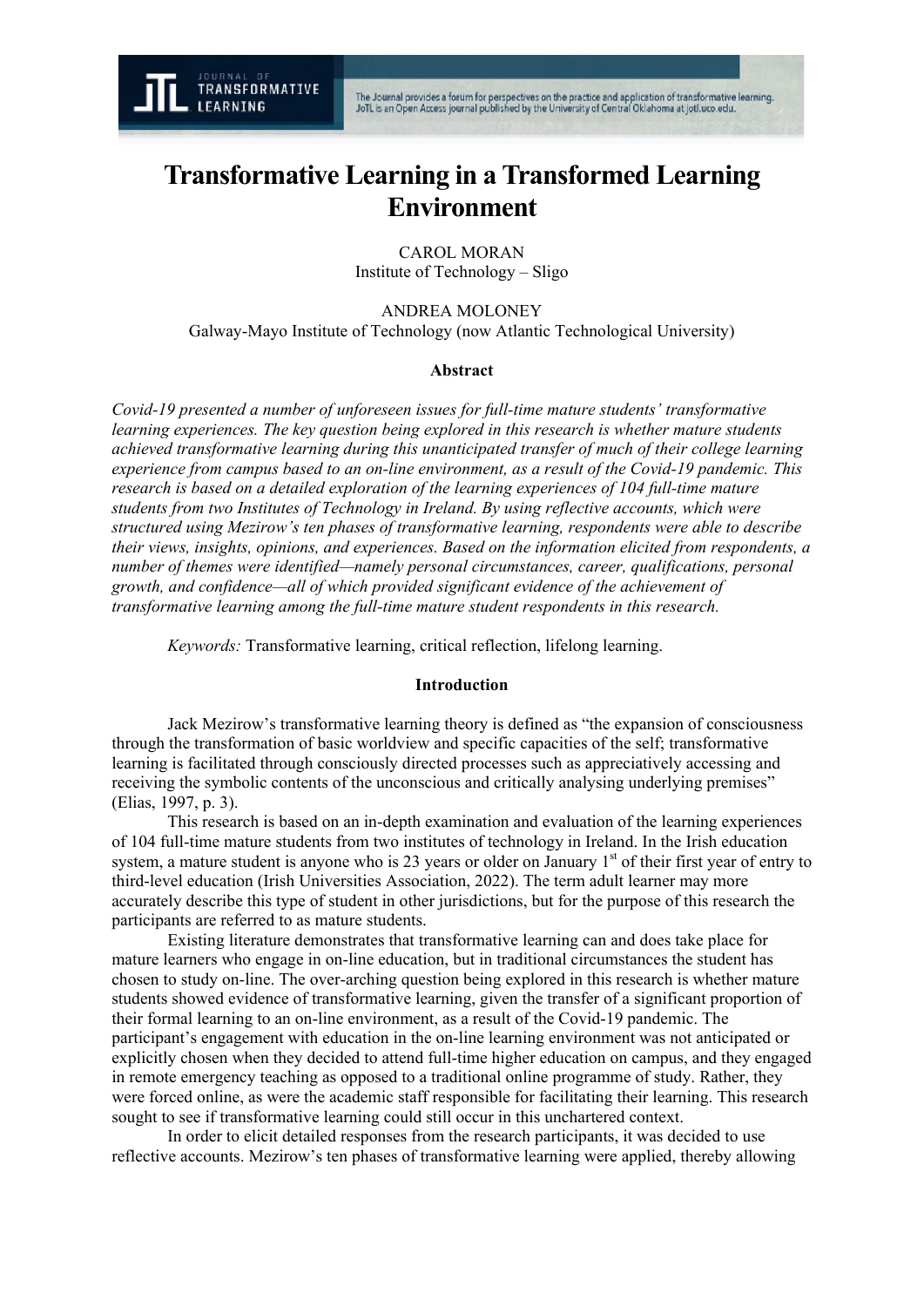respondents to present their views and opinions in a more discursive manner than might have been possible using a closed question format.

Based on the information elicited from respondents, it was anticipated that a number of themes would be identified, which would provide evidence of the level of achievement of transformative learning among full-time mature student respondents in this research.

As a foundation for the empirical research, a review of relevant literature was undertaken, as explored in the following section.

# **Literature Review**

Fanning and Gaba (2007) reported that adults prefer to apply their learning, be active in their learning, and experience their learning. These authors describe experiential learning as "learning by doing, thinking about, and assimilation of lessons learned into everyday behaviours" (p. 115).

Transformative learning explains how we make meaning, interpret experiences, and how we question, reflect on and converse about these experiences in order to develop and grow. It is an approach to teaching based on promoting change, where educators challenge learners to critically question and assess the integrity of their deeply held assumptions about how they relate to the world around them (Mezirow & Taylor, 2009).

Experiential uncertainty, in this case stemming from the Covid-19 pandemic, is both a global crisis and an individual experience for mature students and may involve a fundamental reconsideration of how one thinks, feels, or acts. Thus, transformative learning becomes not only a possibility, but a necessity. The opportunity to learn transformatively arises out of the experience of crisis or disorientation. In the light of Covid-19, pre-pandemic mindsets are dysfunctional. When our meaning perspectives are questioned, we are no longer able to interpret the situation based on our previous experiences (Mälkki, 2019). The experience of not-knowing, or the challenge of combining social solidarity with physical isolation, which have resulted from Covid-19 for many mature students, provide the kind of disruptions that transformative learning theory defines as disorienting dilemmas (Mezirow, 1991).

Jack Mezirow (1991) outlines ten phases within the process of perspective transformation. It begins with (1) a disorienting dilemma, which sets the stage for (2) an exploration of feelings like guilt or shame that arise due to the crisis or dilemma. In step (3), learners critically assess and reflect on their guiding assumptions underlying their current meaning perspective. This is followed by (4) the realisation that one's personal problem is shared, and learners realise that others have undergone comparable changes and overcome similar challenges. In the next phase, (5) learners explore alternative ways of being and living in terms of relationships, roles, and actions. This phase is complemented by another phase, where (6) learners plan (new) courses of action and then (7) acquire new knowledge in order to put these courses of action into practice. Then learners provisionally try out these new roles (8), and then they (9) build (self-) confidence and competence and ultimately, (10) re-integrate new practices into their lives, employing a new, transformed meaning perspective, as well as experiencing personal growth and development (Irving & Williams, 1999). The concept of personal growth to achieve transformative learning through working with others is also discussed by Branshaw (2009).

According to Mezirow, what gets transformed as a result of transformative learning is what he terms a frame of reference or a meaning perspective. This involves cognitive, affective, and conative dimensions. It selectively shapes and delimits perception, cognition, feelings, and disposition by predisposing one's intentions, expectations, and purposes. "It provides the context for making meaning" (Mezirow, 2012, p. 82). Kegan (2000) comments that all good educators recognise that students come to the learning environment with prior knowledge that affects both their present and future learning. He refers to this prior knowledge as a student's learning past.

Learning transformatively is not necessarily an endlessly positive experience in the context of self-actualisation. It is psychologically challenging, involving risks to one's livelihood, social networks, and psychological stability (Brookfield, 1990). Brookfield identifies several layers of transformative learning, all of which are reflected in the current crisis: psychological stability is put at risk as emotionally charged situations arise and are experienced individually; social networks are at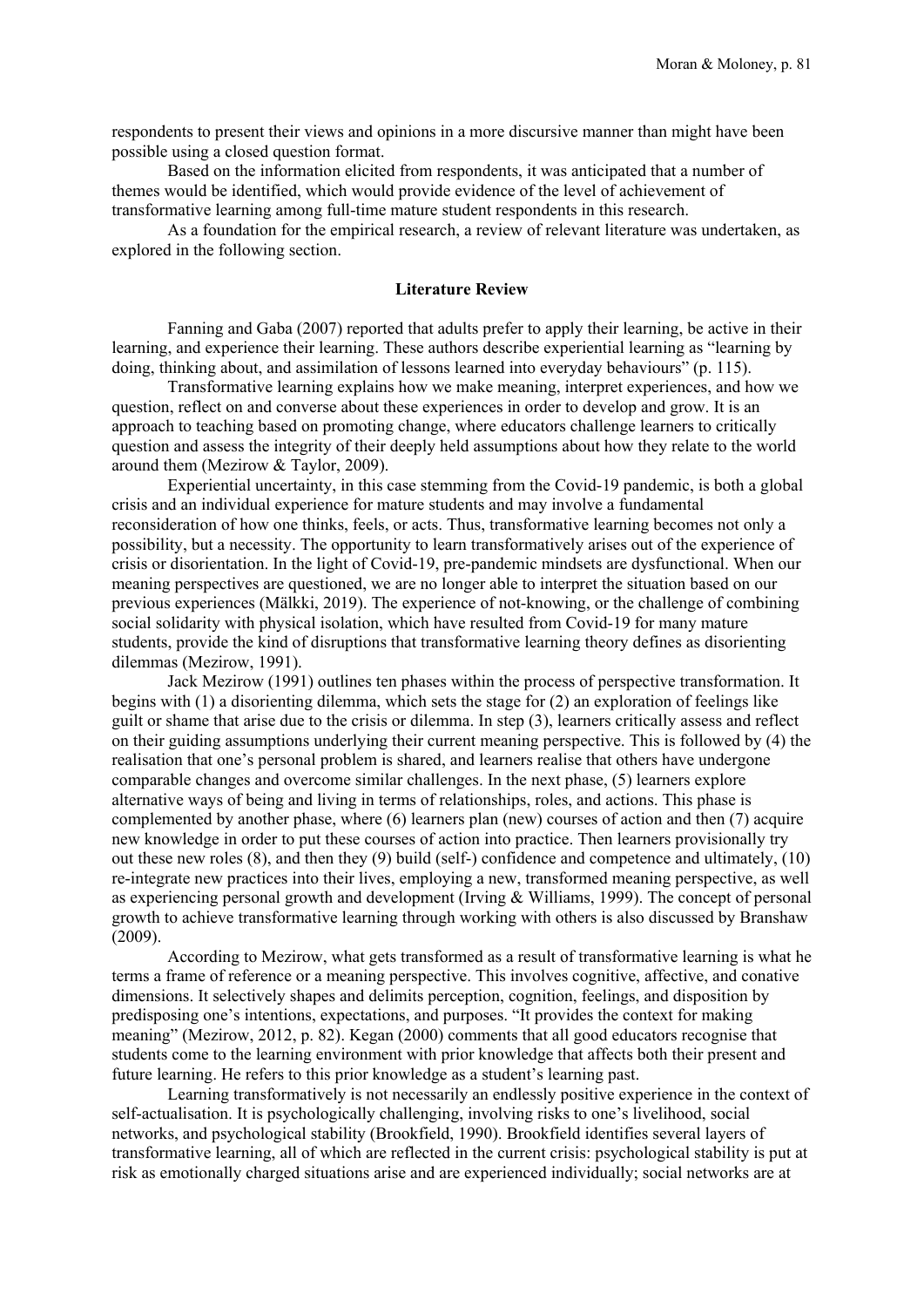risk due to the necessary isolation that has to be lived through physical distancing. The experience of being physically distant while being connected through social media adds additional challenges. In recognising the increasing propensity for mature students to avail of on-line learning, Cranton (2010, 2021) identified strategies for encouraging how transformative learning might be carried into that environment. She, along with Geraldine Torrisi-Steele, presented a revised version of this article in 2021 to reflect the changed learning environment that has resulted from the Covid-19 pandemic.

However, transformative learning is also empowering. The process begins with a disorienting dilemma: an individual is unable to make sense of an experience within her or his current prepandemic frame of reference, which in this context is the enforced transition to an on-line learning environment and thus adapting new learning to this new context may no longer be sufficient. When a well-established meaning perspective can no longer comfortably account for or facilitate anomalies in a new situation, a transformation may begin (Mezirow, 1978).

Wingo et al (2017) highlight the importance of academic leaders in the promotion of institutional plans to support on-line learners. Given the rapid transition to on-line learning, in the context of the Covid-19 imposed changes to the learning environment, there may have been little opportunity for such promotion. This may, in turn, have imposed an additional burden on learners who experienced an original disorienting dilemma, having lost their ability to implement their previous learning plan. Nichols et al (2020) explore the concept of pursuing academic qualifications through transformative learning in an on-line environment. The transition to an on-line learning environment may have left some mature students feeling a sense of urgency to rediscover a sense of direction; they are in need of "an exploratory, associative, open-ended, tolerant exchange of intimations free from the demand that it [should] issue in conclusions binding on all" (Arcilla, 1995, p. 7). This sense of direction needs to be rediscovered in the light of disorientation when concepts of health or normality are disrupted. Several studies have been conducted which highlighted the importance of strong student-centred, institutional support for on-line learning (Huang et al., 2011). Estes (2004) argues that while experiential educators may claim to value student-centred learning, the values, as evidenced in practice, may often be more teacher-centred (2004). The enforced transition to an on-line learning environment provided an opportunity to examine the level of student-centredness experienced by the mature student participants in this research.

Huang et al. (2011) suggest that despite many on-line learning studies having been undertaken, relatively few have explored the extent of educators' on-line technology adoption. Buchan et al. (2011) investigate the transformational impact of introducing significant new learning technology. In a situation such as that currently being faced by students and educators alike, where acceptance of on-learning mechanisms is essential, any resistance to their use by teaching staff can have a ripple effect on students' acceptance of such practices. King (2003) states that faculty members—and by extension students—in higher education face a multitude of demands and challenges in their work. Not least among these is the need to use technology in ways that will be meaningful and useful. Maguire (2009) argues that while faculty members may be excluded from discussions about and creation of distance education policy, they are still expected to willingly teach on-line courses. This challenge has been brought to the fore in the current learning environment. Orr, Williams, & Pennington (2009) state that effective processes, practices, and infrastructure are essential components of successful on-line teaching and learning efforts. Wang & Wang (2009) explore the increasing use of on-line learning tools and their wide application in both educational and non-educational institutions. Wickersham and McElhany (2010) explore the continued expansion of on-line education opportunities and the resulting importance of the establishment of institutional quality standards in relation to on-line education.

In addition to studies on academic staff-members' readiness for the on-line teaching environment, a significant level of research has been undertaken in relation to the concerns shared by both faculty members and mature students as to the students' technical skills and their abilities to use technology effectively in an on-line environment. Some of the most significant researchers in this context are Bacow et al. (2012). They discuss "the need for open, shared data on student learning and performance tracked through interactive on-line learning systems, and the need for investment in the creation of sustainable and customizable platforms for delivering interactive on-line learning instruction" (p. 3). Meyer (2013) explores the importance of designing on-line learning environments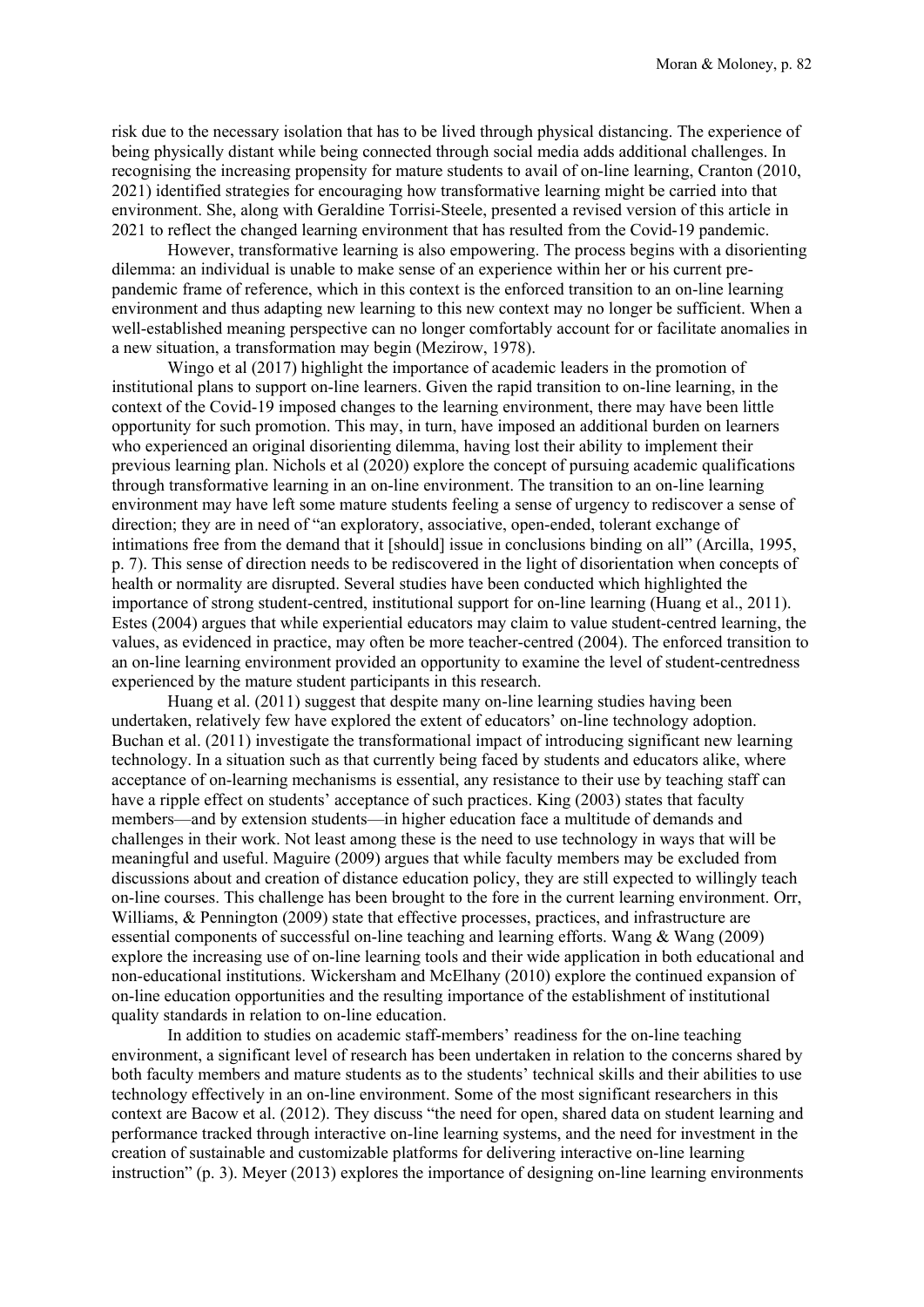that fit the needs of the specific learners in question. This is important in the context of interaction with mature students, as distinct from younger learners. Bolliger et al. (2009) sought to develop a selfreported measure of instructor satisfaction within the context of teaching in the on-line environment. Among the elements they identified in their five-factor model of most relevance to this research are instructor-to-student interaction and student-to-student interaction, both of which may be challenged by a transition to an on-line teaching and learning environment. In addition, Chapman et al. (2004) explore the importance of maintaining academic integrity in a remote learning context, while Green et al. (2010) outline academic institutions' evolving conceptualisations of learning as knowledge creation in the context of teaching and learning in on-line courses. This literature on on-line learning and its impacts on both lecturers and students shows that the issues facing academics and mature students due to enforced on-line learning are not new concerns in the academic environment. Gunawardena et al (2009) outlined many of the same concerns previously. However, in the context of the current pandemic, it would appear that, over time, both students and staff members have become accustomed to, and therefore more comfortable with using such on-line learning environments and mechanisms. As there is evidence of a gradual emergence from the current global crisis, the experiences and skills gained over the past number of years will likely enhance the teaching practices and learning experiences of mature students going forward.

## **Learning Perspectives**

Mezirow (1991) draws heavily on the work of German philosopher and sociologist Jürgen Habermas (1971, 1984, 1987) and builds on the Habermasian ideas of discourse, instrumental, communicative, and emancipatory knowledge, as well as the role of argument and rationality as key concepts in his transformative learning theory. Mezirow identifies a Habermasian notion of discourse as the process through which one learns transformatively. Learning is central for Habermas (Habermas, 1975). It is not surprising that Habermas relates adult learning to his vision of a democratic society. He refers to this relation as the adult learning project (Habermas, 1987) and associates democracy with free and unrestrained communication. Habermas links "the importance of learning how to reason to adults' ability to participate in democratic decision making" (Brookfield, 2005, p. 1131).

Habermas' view of what adults need to be active citizens departs from the uncritical version of lifelong learning, where a lack of basic skills in concert with employability is central for adults in order to fulfil their roles as active citizens participating in democracy.

It is clear that Mezirow's (1991) transformative learning theory, Kegan and Lahey's (2009) developmental approach and Habermas' (1975) notion of learning democracy intersect: they all see a need to help adults learn to live with ambiguity and, in the context of Covid-19, uncertainty and notknowing.

Transformative learning theory, as much as it focuses on individuals experiencing a perspective transformation, is mainly concerned with a discursive format to promote the kind of learning which is appropriate for deliberative decision-making processes and participation in democracy. What is missing is a philosophical grounding that reflects both processes of transformation and related, suitable concepts to foster transformative learning on a meta-theoretical level (Eschenbacher, 2019). In the context of Covid-19, this becomes apparent as a dilemma that needs to be adequately addressed through the theory of transformative learning.

American philosopher Richard Rorty (1989) differentiates the question of how one should live one's life, where no consensus is necessary, from the question of how broader society should live our lives, where there is a need for consensus and solidarity, as required of citizens by governments in dealing with Covid-19. It is central to Rorty's ideas that one is not trapped by one way of looking at the world that is forced on us. Whenever one encounters the experience of a crisis or dilemma, the limits of one's frame of reference are revealed. The integrity of one's deeply held assumptions is challenged, and people are invited to ask, "Does our use of these words get in the way of our use of those other words?" (Rorty, 1989, p. 12).

Transformative learning adds an additional, previously overlooked component to the discourse on lifelong learning, namely the inclusion of personal development as part of lifelong learning in the sense of being better able to live with uncertainty, and ambiguity. This may help some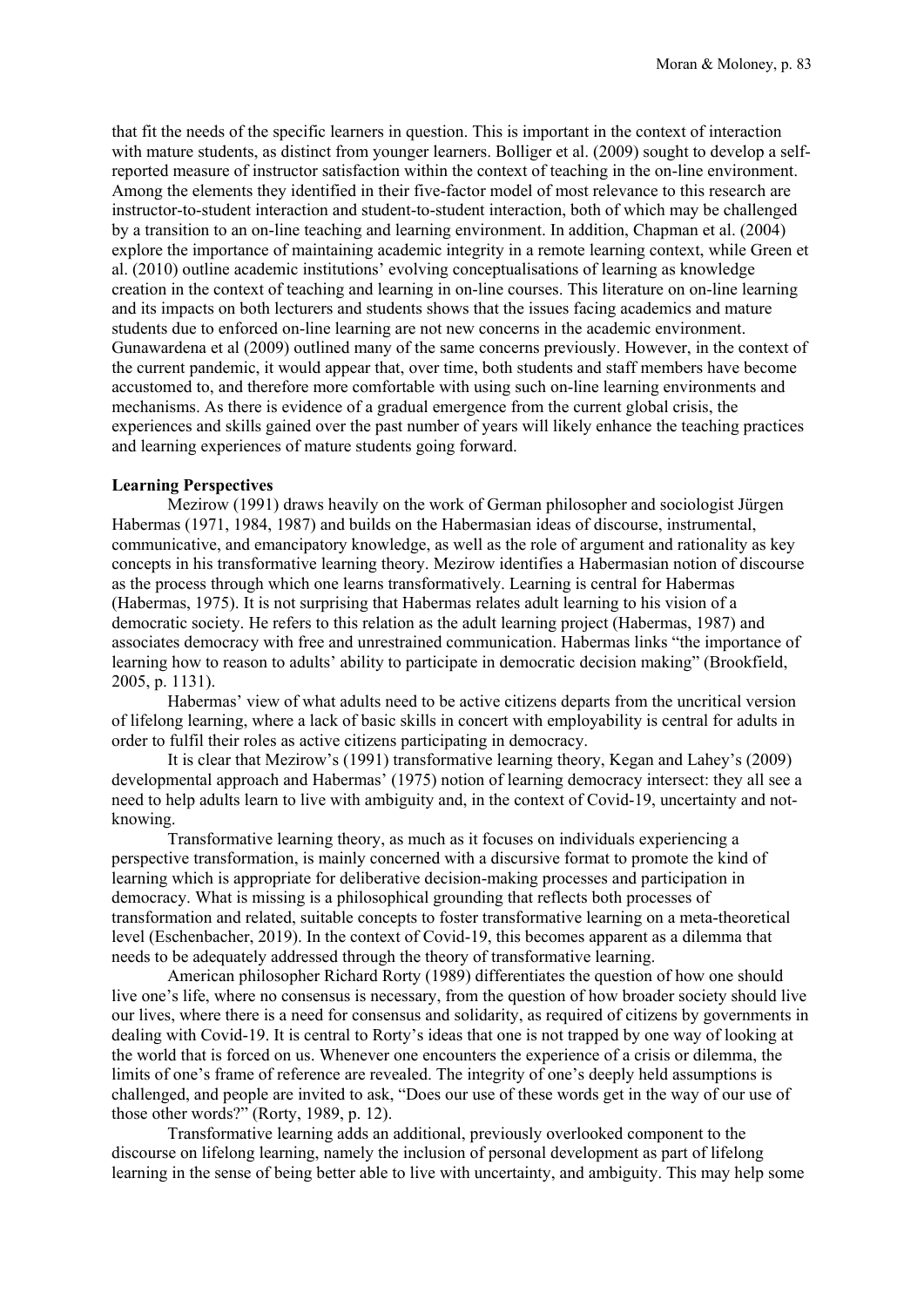people to master the challenges and demands of adults' everyday lives, even in the face of crises such as that which the world is currently experiencing with the Covid-19 pandemic. Transformative learning also has the potential to transform a global and individual crisis into a learning experience which addresses both the individual and society.

Malcom Knowles (1984) researched this idea in the 1980s and proposed a model of adult learning called Andragogy, which views the adult learner as a primary source of data for making sound decisions regarding the learning process (Knowles et al., 1998, p. 183). Knowles' definition of Andragogy involves four interconnected assumptions about adult learners:

- 1. *Self-concept.* This assumption is that as a person grows and matures, their self-concept moves from one of total dependency (as is the reality of the infant) to one of increasing self-directedness. Adults may be more likely to resist or resent instances when others impose their will upon them (Merriam & Bierema, 2014).
- 2. *Role of experience.* Adults enter a learning situation with a wealth of experience. This may serve as a resource to make learning meaningful. Estes (1991) states that *"learning consists, not in modifying the units (or experiences), but only of establishing associations between units"* (p.6). However, we must also be aware of how prior assumptions can act as barriers to this development (Kagan, 1992; Slotta et al., 1995), and determine ways to challenge the assumptions that are causing the barriers.
- 3. *Readiness to learn.* Unlike many children, adults need to know the utility and value of the content they are learning and how it applies to them and their future careers (Knowles et al., 2005). Tough (1979) argues that the first task of a teacher of adult learners is to help them become aware of the need to know.
- 4. *Orientation to learning*. Adults are life-centred and/or problem-centred in their desire to learn. Thus, adults learn best and are motivated more when knowledge skills and attitude are presented in the context of real-life problem solving (Knowles et al., 2005).

Kegan & Lahey (2009) explore the notion of a hidden mindset that creates a natural but enforcing immunity to change. Through the transformative learning process, students must learn to continually challenge this reluctance to change based on their assumptions and structure their knowledge differently. A central role of the educator in the transformative learning context is to serve as an "agent of change" by creating an active learning environment that facilitates such personal and cognitive transformation. Transformative learning is designed to help individuals develop better assumptions about the world that will guide their activities more effectively and create enhanced conditions for learning and social action (Mezirow, 1989, 2012).

A key application of transformative learning theory, as it relates to mature students, lies in the concept of experiential learning, which in its simplest form refers to learning by doing. Experiential education first immerses learners in an experience and then encourages reflection about the experience to develop new skills, new attitudes, or new ways of thinking (Mälkki, 2019; Brookfield, 2000; Estes, 2004). Mackintosh (2014) believed experiential learning contributes to the transformative learning experience and supports changes in learners' points of view. Learning that is transformative occurs when situations cause one to question currently held frames of reference and, as a result, alter them to reflect their acquisition of knowledge due to a specific experience (Mezirow, 1994). Fanning and Gaba (2007) argued that adult learners need to actively participate in an experiential learning environment in order to learn effectively and transfer that learning to their own contexts. Among the most significant outcomes of such experiences to be explored in this research, is an increase in student self-confidence, as described by Pomeroy and Oliver (2021). A key issue focused on in this research is whether the transition to on-line learning imposed, of necessity, on mature students as a result of the Covid-19 pandemic, has resulted in unexpected, enhanced learning opportunities.

This research involved the collection and analysis of qualitative data from full-time mature students and the research methodology applied is described in detail in the following section.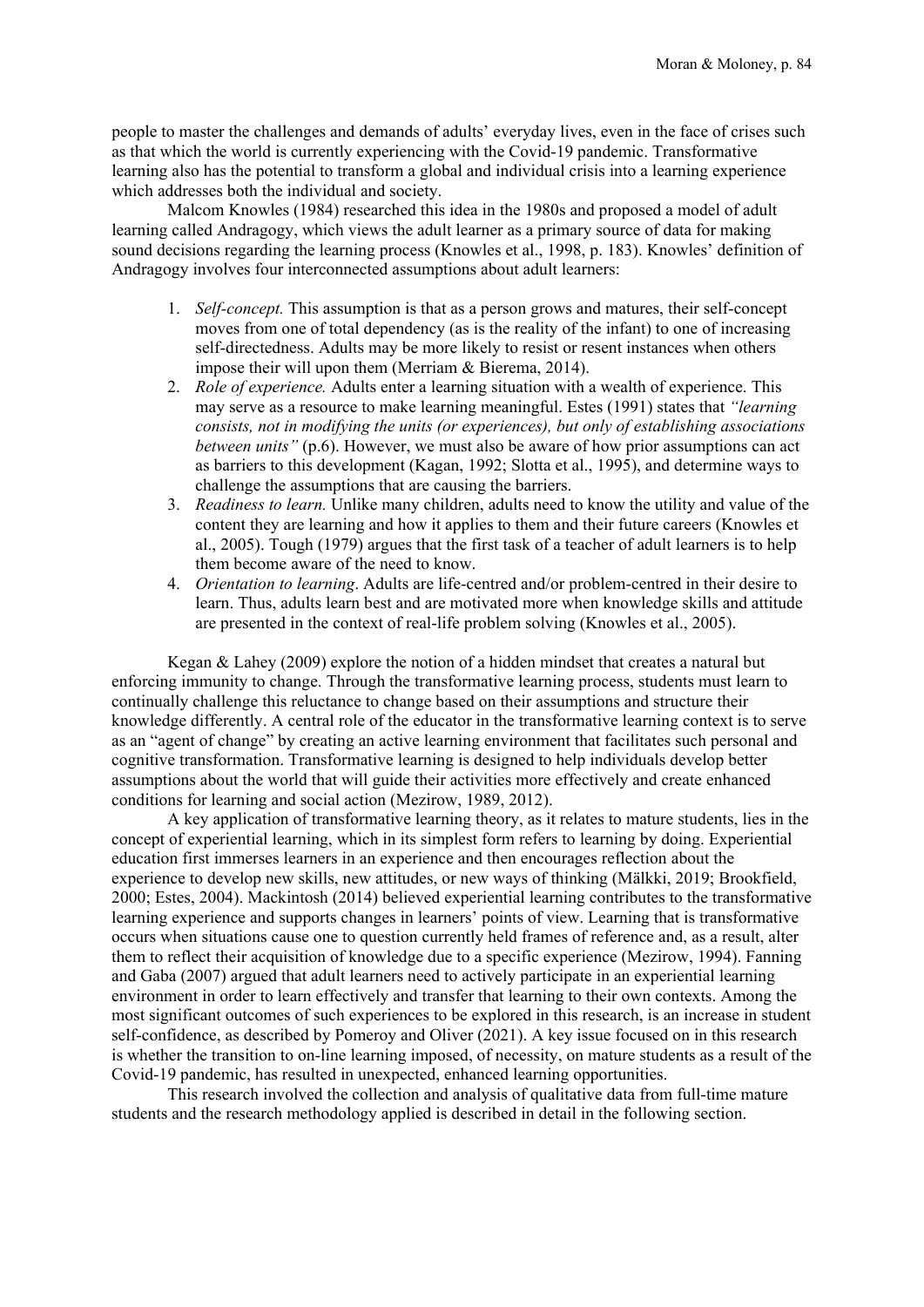# **Research Aim**

The aim of this research was to capture the lived experience of mature learners who were plunged into an unfamiliar learning environment due to the Covid-19 pandemic. The authors sought to examine if these students demonstrated evidence of transformative learning through their own reflective accounts of each of Mezirow's ten phases.

## **Research Scope and Limitations**

This research examines the experiences of 104 mature students in two Irish institutes of technology. The findings are therefore not generalisable. However, this research provided the opportunity to record and analyse the lived experience of these students during an unforeseen and challenging event, the Covid-19 pandemic. A longitudinal study with an additional qualitative data collection phase using a method such as semi-structured in-depth interview would help to provide a more comprehensive understanding of the transformative learning experience, but that is beyond the scope of this research, which sought evidence of, rather than a wholistic understanding of transformative learning among this specific cohort, at this specific point in time.

# **Research Methodology**

This phenomenological research employed a qualitative approach and thematic analysis (Creswell, 2009; Brauna & Clark, 2006; Saunders et al., 2012). to determine the extent to which, if any, evidence of transformative learning could be identified among the reflective accounts of mature learners who had to engage in remote emergency learning on-line due to the Covid-19 pandemic.

We acknowledge that we cannot separate ourselves entirely from the research as we are working as educators of mature learners, but in so far as possible, we sought to set aside and bracket our own experiences in order to focus on and derive meaning from the participants' experiences (Nieswiadomy, 1993 cited in Creswell, 2009). A constructivist rather than positivist assumption guided this research, as we believe that human experience is socially constructed, rather than a social reality that can be objectively known and measured (Greene, 2007). There is no one truth in terms of the experience of transformative learning, rather participants can only report their experiences of what they believe constitutes transformative learning for them; "lived experience is the starting point and end point of phenomenological research… [it] is the breathing of meaning" (Van Manen, 1990, p. 36).

The research gathered data from full-time undergraduate mature students in years one to four of their programme of study. The purposive sampling allowed the researchers to target current students who had initially registered for a campus course but are now undertaking their studies online. This phenomenological study required placing the student at the centre of the research, as it is their actual lived experience (Dewey, 1938; Teddlie & Tashakkori, 2006) that determines the extent to which transformative learning has occurred, and through a greater understanding of this experience, we hope to develop the capacity to facilitate transformative learning for our students. Students who met the inclusion criteria ( $n = 1,509$ ) were invited to participate in the on-line survey, by way of an email, which was distributed centrally by each Institute of Technology to those students who met the criterion of being registered as full-time mature students. They were asked to complete a reflective account of their learning experience. Informed consent was sought, and participants were assured that their responses would be anonymous. There was no incentive offered to encourage participation.

Similar to a diary entry or personal log, the reflective account required the participants to reflect on events of which they have lived experienced and consider the impact these experiences may have had on their lives and their self-perceptions (Saunders et al., 2012). Having completed some short demographic questions, the participants were given a brief overview of each phase of the transformative learning process and asked to consider and describe their experience of each of the ten stages of Mezirow's transformative learning theory. This method fits well in the study of transformative learning, as the process of transformative learning itself requires reflective practice by the students which requires the participant to make themselves "the object of self-inquiry" (Mortari, 2015, p. 1), a process through which they become the subject of their own experience. The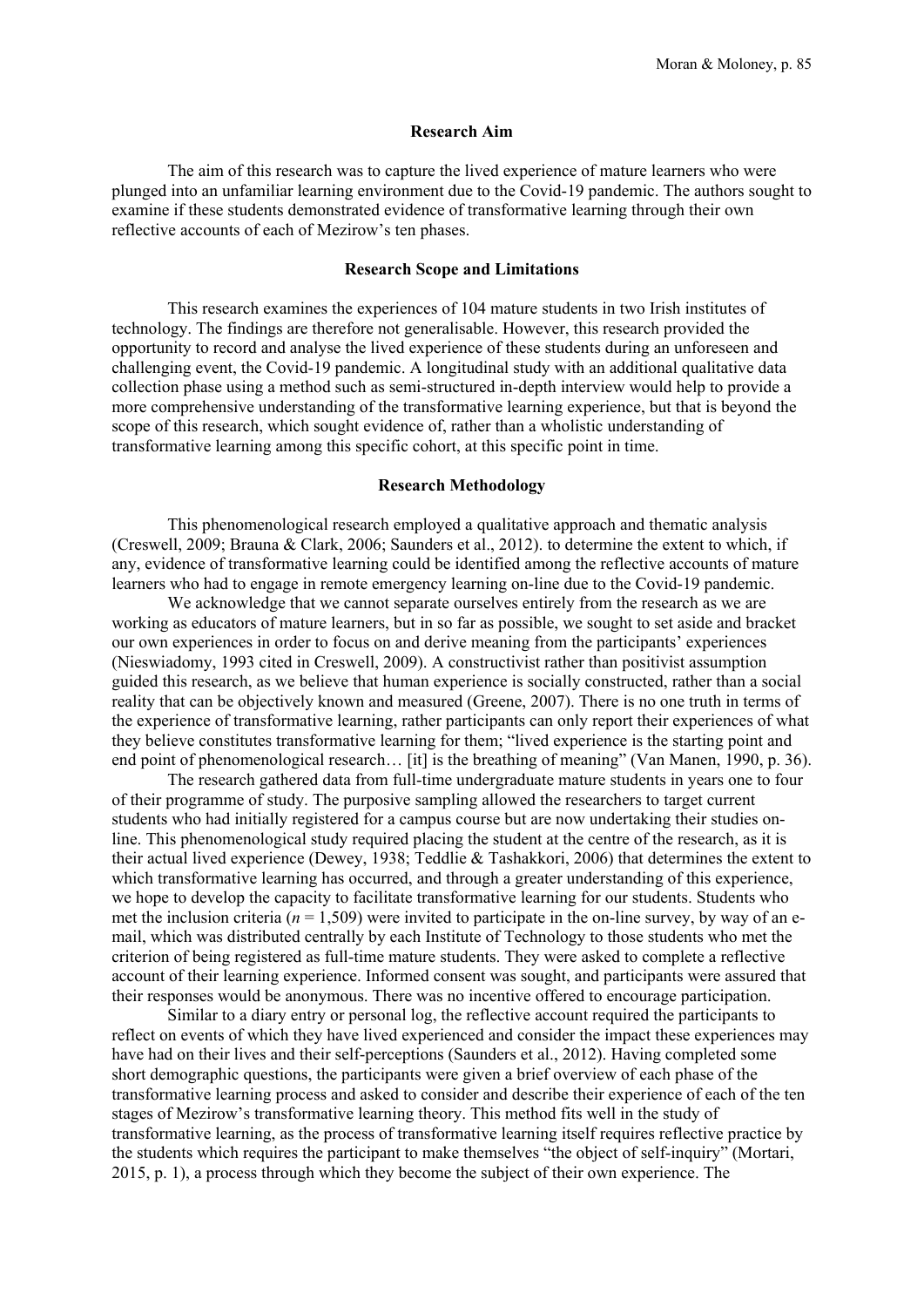participants were not required to respond to all questions. They had the option to skip questions if desired, as it could not be assumed that all students would have had experienced all of the phases of transformative learning but may have experienced some.

The on-line survey was accessible for a period of two weeks, and there were 104 responses received, a response rate of 6.9%. Thematic analysis, which focuses on identifiable themes and patterns of behaviour (Aronson, 1995), was used to derive meaning from the data. The six phases of thematic analysis identified by Brauna and Clark (2006) were followed closely and this was a recursive rather than a linear process to allow movement back and forth between the phases as required. Initially, the authors familiarised themselves with the qualitative responses that had been collected and organised the data in preparation for the open and axial coding that followed. The initial open coding phase allowed for the development of initial concepts based on the words used by the participants to describe their experiences of transformative learning. Initially, this was conducted individually by the authors and then reviewed together to progress and search for themes. Microsoft Excel was used to record the frequency with which themes and subthemes were reported. The themes were then reviewed and refined to create an overall understanding of the data, and compelling extracts were chosen from the data set to illustrate and support the findings.

Interpretative phenomenological analysis was the methodology through which the reported experiences of the participants were considered. This method allowed the authors to acknowledge our input into the process of attributing meaning to the data rather than trying to remove ourselves entirely and most importantly give experience primacy (Holloway & Todres, 2003). Critics argue that this flexibility can be mistaken for lack of rigour (Larkin et al., 2006). However, we believe this method is appropriate as it aims to create understanding of the participants' world and their lived experience and then allows the development of a more overt interpretation of their experiences, and in this context in particular, how their experiences have been impacted by the move to on-line learning.

Finally, the themes that emerged from the thematic analysis were considered in the context of the literature related to transformative learning and also in the context of previous research we had undertaken into transformative learning by mature learners (Moloney, 2018; Moran, 2015). These themes are discussed in the following sections.

#### **Findings and Discussion**

During the course of this research, 104 full-time mature students provided detailed insights into their transformative learning experiences. A more comprehensive analysis of the data would necessitate follow-up interviews being carried out with respondents, which is beyond the scope of this research. However, there is clear evidence of all 10 phases of transformative learning, as described by Mezirow. In addition, respondents demonstrated that they expect to be treated differently in the workplace as a result of having undertaken their formal full-time education. This data was collated and then based on the level of commonality among respondents' perspectives, it was categorised using five core themes: personal circumstances, career, qualifications, personal growth, and confidence, which are also dominant in both the general transformative learning literature and that which focuses on transformative learning opportunities in an on-line environment. Rather than presenting the findings from each of the phases, we have chosen to focus on the themes that emerged from the data across all responses, as these themes indicate the issues that were of most concern to the participants, therefore reflecting their lived experience, which forms the basis of phenomenology. The following sections provide a detailed discussion of the findings from the analysis of this qualitative data.

## **Personal Circumstances**

During their reflective accounts, many participants described various personal circumstances that had affected their decision to attend a higher education institution as a mature learner. An individual's perception of their own personal circumstances is an important consideration in the work of Rorty (1989, 2009). Glowacki-Dudka et al. (2005) argue that "educators have a critical responsibility to acknowledge, respect and understand people from diverse backgrounds" (p. 30). The impact of the enforced transition to on-line learning may have had an additional impact on the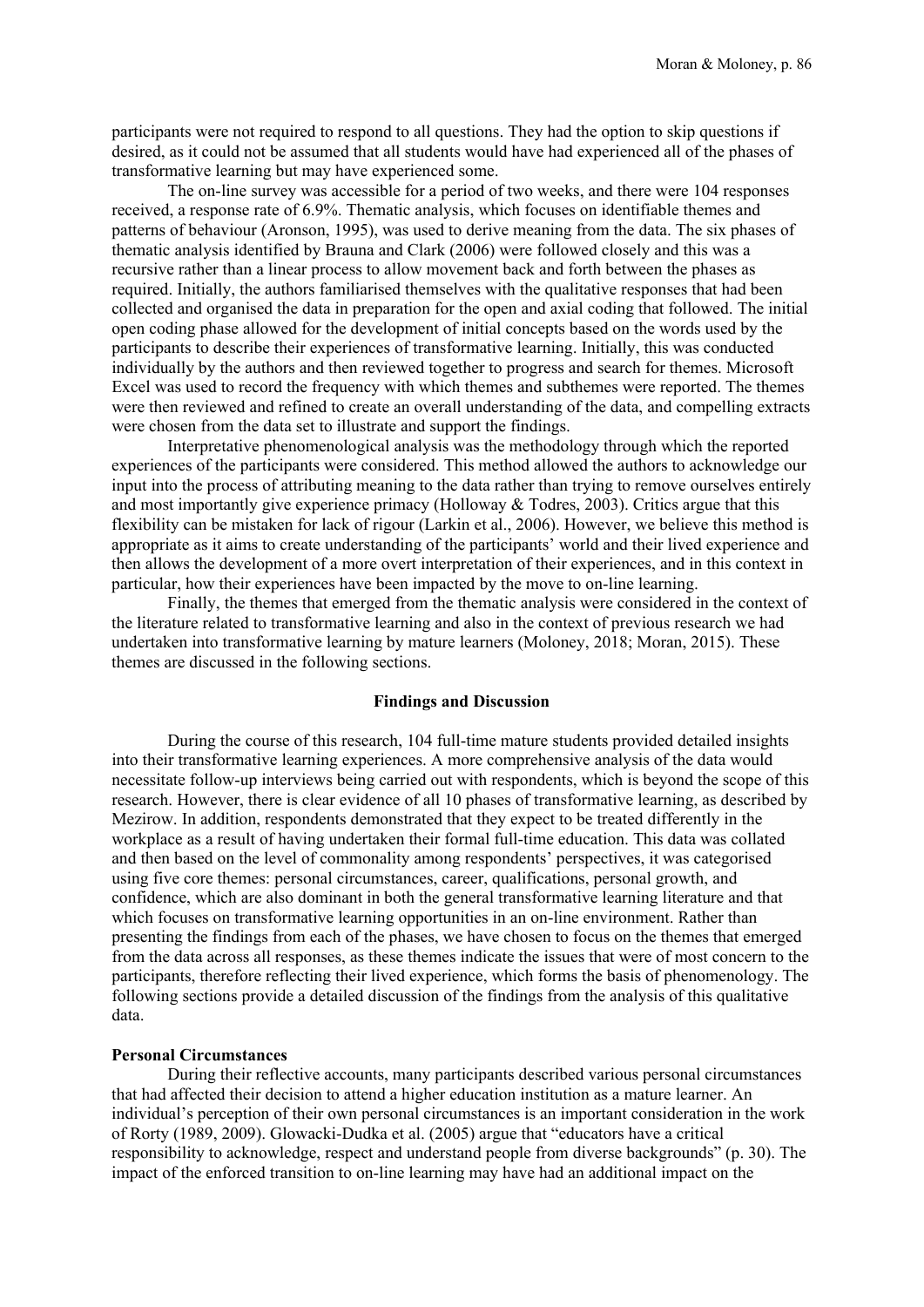personal circumstances of some mature students, as described by King (2003). Additionally, Greenman and Dieckmann (2004) examine how the context in which a mature student is undertaking a course may impact on the level of transformative learning they achieve. The most prominent aspects that emerged included health, family and relationships. In addition, many participants reported that the time was just right for their return to education, either as a result of a change in their employment status or a change in their family circumstances such as divorce or their family having grown up.

Physical and mental health, as described in the research of Tsimane and Downing (2020), were dominant themes which emerged from the data. For some participants their health issues were linked to the work they were doing before becoming a mature learner, one stating that "I no longer want to work in a job that breaks my body"; and for others there were external factors that had negatively impacted their health, "I was involved in a car accident which left me unable to work and decided to go back into education." A significant number of students also reported having experienced depression, while some signalled additional forms of mental illness and issues with substance misuse.

For others, the health of those around them had impacted their ability to realise their potential and their financial wellbeing, as explored in the work of Losada and Alkire (2019), "Being unemployed after caring for my mother for six years and being left with little opportunities other then [sic] menial jobs with little prospect of bettering my financial situation which is dire." Another carer was embracing the opportunity to access education, but for their own fulfilment, "having been a carer for my autistic daughter for twenty years, I wanted to fulfil my dream of studying." There were participants who reported that their health had hindered previous attempts to access education and for others it restrained their ability to work in areas in which they had previously trained. There was a common belief that accessing education would improve general physical and mental health outcomes, but there was also one participant who explicitly reported wanting to use education to try to maintain their health, "my brother got Alzheimer's, so I decided to activate my brain." Accessing education helped to provide hope for some students who had experienced physical and mental health issues, "since developing a health issue I was unsure and quite insecure… being able to return to college and find a more suitable path has improved my physical and mental health and my hopes for the future."

Many students reflected on the impact that their family had on their decision to pursue their education, some positive and some negative, "I felt inadequate with my siblings." There were a number of people who reported having chosen to return to education after raising their family, "life got in the way, but now my kids are in college, so I'm able to go," or having reached a milestone stage in their family, "had two small children so when they both started school I decided to go back to college." There were also a number of participants who identified that they wanted to set an example within their own family, "I am a single mother and I know if I was going to be able to put my kids through college, I was going to need to go back myself" and another, "I felt I needed to go as I could tell my kids I went, and they could not throw it back at me that I did not go." Finally, other participants outlined how their family situations had limited their opportunity to engage in education either through lack of funding or encouragement, while another had dropped out of a previous course to "spite my parents."

#### **Career**

For many participants their careers were prominent in their minds when reflecting on the phases of transformative learning. References to careers, jobs, employability and opportunities for progression were dominant throughout the data gathered in a variety of different contexts and this is also reflected in the literature on career progression as it relates to transformative learning (Fleming, 2018). Initially, when considering the disorienting dilemma phase, career was clearly the predominant theme that emerged in response. Many respondents indicated that their decision to engage in education had been initiated due to a change in their employment status, "out of work due to Covid, so wanted to do something valuable with my time," or dissatisfaction with their current employment, "I grew tired of working dead end jobs for bad pay and decided that I wanted a career." Education was identified as the means through which career paths could be identified, "me returning to college is a way of getting a good job," as well as a way through which one could pivot career, "I wanted to change my career path" and gain access to improved working terms and conditions, "improve my quality of life by getting educated and getting a more secure job."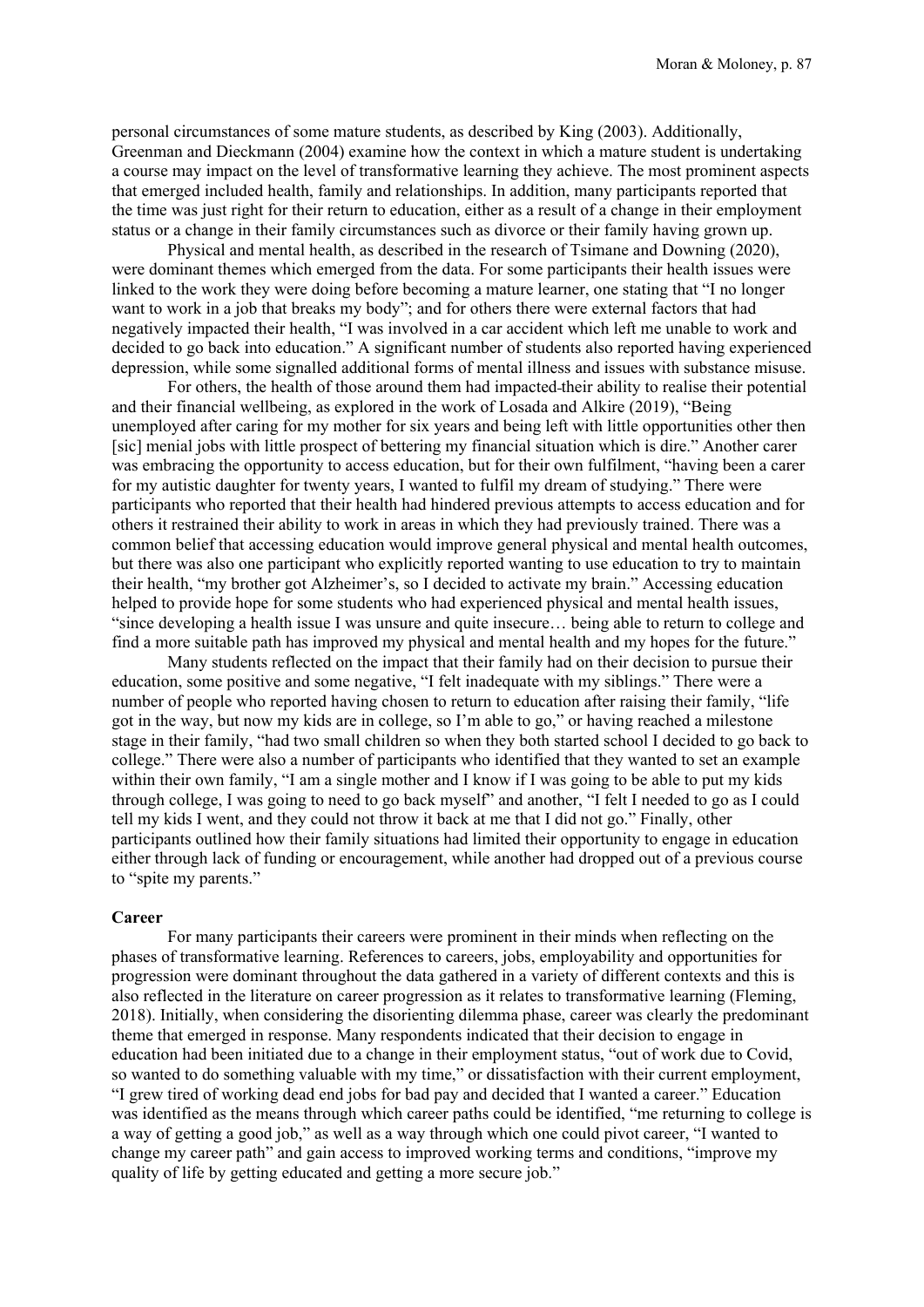During consideration of the latter phases of transformative learning, career remained a prevailing theme. When asked to consider the process of dealing with guilt or shame, some participants identified that their job options had been limited by circumstances, but social pressure made them feel as though they were not productive members of society, "makes you feel ashamed of your circumstances (non-productive person, lack of formal education). As a woman without studies, I was offered a very limited range of jobs…most of them preconceived to role-gender or social-class status." Others identified that the work they were currently doing was having a negative impact on them and their families, "I was irritable and tired all the time as a result of working nights" and "I became more disillusioned with my job, I became more depressed." Education was seen as the key to escaping low paid, menial work to pursue a fulfilling career not only for the students themselves but also to provide a better life for their families, "working in jobs with lack of progression and unchallenging, as well as wanting a better life for my children."

The tone of respondents when discussing their future career opportunities was extremely positive, with many reporting that they felt they were now better equipped to find employment in a career that they would find rewarding, "I have a challenging and fascinating career ahead of me." Not only did they believe that there were more job opportunities opening up for them as a result of their education, but they had also found the capacity to seize such opportunities, "optimistic about future job opportunities and confident in myself that I can achieve what I want if I put my mind to it." The newfound belief participants had developed in themselves was evident, "I feel more independent, able, confident to take my place in the professional work place," and "I am much more likely to take on leadership roles." In addition, many of the respondents reported having gained skills and changed attitudes, such as improved time management, technical skills, writing skills, verbal and written communication skills, greater levels of patience, more focus, better critical thinking skills and lower levels of judgement of others which may well be transferrable to their new working environments.

As outlined previously, an improvement in career prospects, a redundancy or an unemployment spell were frequently mentioned when students discussed their reasons for returning to education. It is very satisfying to see that many held the belief that these objectives will be met and are looking forward to, for some in their own microcosm "working in an area that I'm interested in rather than working just to pay the bills," and for others at broader levels, "being able to implement change in the world for the better."

## **Qualifications**

This section explores the influential impact that a mature student's lack of formal academic qualifications can have on their willingness to return to full-time education. Nichols et al (2020) explore the concept of gaining formal academic qualifications through transformative learning in an on-line environment. There are a number of significant quotes from the survey which illustrate the importance placed by respondents on having a recognised third-level academic qualification.

The level of engagement with learning was illustrated by one student who stated that he or she, "Was hoping to complete the Level 8 [Honours] degree, along with own commitments."

The acknowledgement of, "not being able to get a desirable job with Level 5 [Higher Certificate] qualifications" highlighted the importance to this respondent of getting a better qualification.

The opportunity to pursue higher level qualifications was also identified by mature students, one of whom stated that they were, "out of work due to Covid-19 so wanted to do something valuable with my time. Going back to college to complete a Level 8 degree had always been a goal of mine." Thus, the unexpected impact of Covid-19 facilitated them in pursuing their long-held ambition.

The limited prospects available to them was a key theme that emerged from the importance of gaining qualifications. Responses in this category included, "Previously [I] went to college and graduated with a L8 hons. No jobs in this field without further study, no security even with further study. Went back to study in field of secure job in the future, i.e. nursing." Similarly, another research participant stated:

I had done a Plc [post-leaving certificate course] level 5 the year before I started college, this was the first time I was back to education since leaving school in 1990, I found the plc course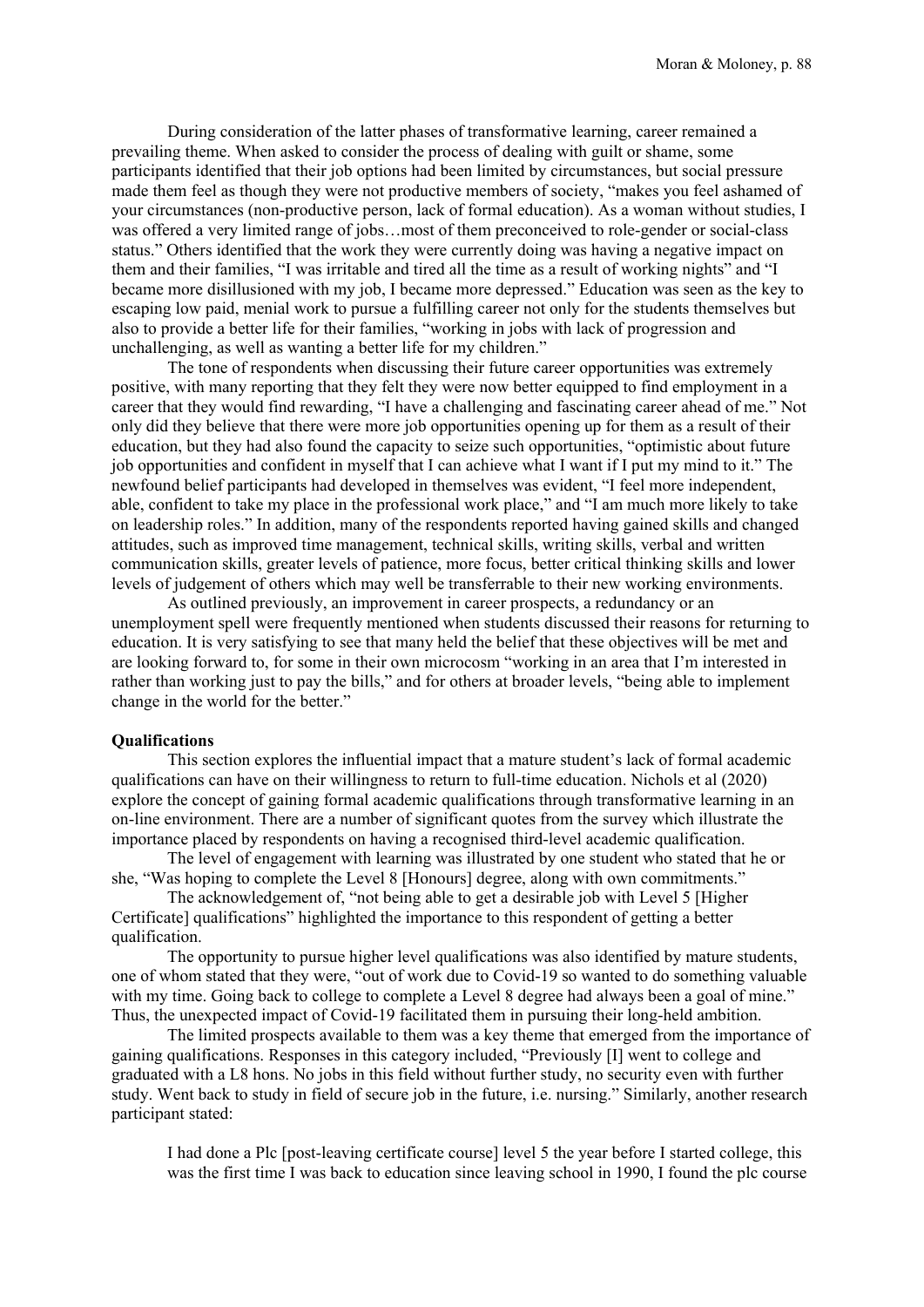and was advised to further my education which I first thought I could not do, the course I am doing now is very interesting and I am glad I am in college.

This perspective of the importance of qualifications was also reflected in the comments of another respondent, who stated, "I realised how limiting the work landscape had become for an individual with no formal qualification. I reasoned that I would be a more attractive prospect to an employer as a graduate."

The feeling of regret at not having gained academic qualifications previously also came to the fore in this research. One respondent stated, "I had always regretted not getting a degree when I finished secondary school and because I had been in dead end jobs with little room to grow, I felt it was time to get a qualification" while another stated that they, "only had the leaving certificate as qualification. College was the next step sooner or later."

Similarly, a number of research participants stated that they had previously attended college and now felt the need to enhance their academic qualifications by returning to full-time higher education, "Having completed my Level 7 [Ordinary] degree, seven years ago, I wanted to upskill while also changing career goals."

The final sub-category of mature students which came to our attention in this research was those who are currently working in a specific area but wanted or needed to gain a formal academic qualification in that area. Examples of direct quotations from some of those in this category included, "[I wanted/needed] to receive a qualification in the role I'm already working in." One respondent stated that he or she, "wanted a qualification in my chosen area and had decided it was the right time for me" while another explained, "I wanted a career and going to college was the only way i would achieve a career in my chosen field."

# **Personal Growth**

Personal growth is a transformational process, in which improvements are made in one's physical, emotional, intellectual, spiritual, social, and/or financial state. From a theoretical perspective, such an evolution is reflected in the work of Green et al. (2010). Cranton (2021) also examined how transformative learning, through personal growth, might take place in an on-line learning environment. In exploring transformative learning in on-line learning, Branshaw (2009) identified a multidimensional potential to connect others and create a sense of community of working together. In exploring this theme, we identified a number of inter-connected constructs, namely maturity, shared experiences and the development of a course of action to move forward (Irving & Williams, 1999).

In the context of maturity, and the importance of recognising the power of reflection, one respondent said, "I assumed it would be easier to study from home and on-line, but I found it very difficult to get back into using technology at such a high level of engagement."

Another stated, "I assumed that it would be a daunting challenge entering third level without any formal higher level of education, however I underestimated how much reading was involved and that it would take a major effort to keep up with the required course work." This reflection also highlighted the level of engagement and the recognition of the active role that this student has with their own learning.

In a similar vein, another research participant stated, "I didn't think it would take up so much of my down time after lecture contact hours or that I would struggle so much with balancing study time and home life commitments."

It is important to recognise that not every mature student will have a predominantly positive experience of learning, as described by this mature learner, "I deeply regret it and regret my choice of course. I feel more of a failure now than I did before I started my course." Equally, it is also significant to acknowledge that the majority of responses received showed a very positive appreciation for mature student learning*,* "Everything is going according to plan."

Shared experience was a common perception, with one student stating**,** "I still find the workload heavy at times but that seems to be a common feeling among my classmates so that makes me feel better that it is not just me."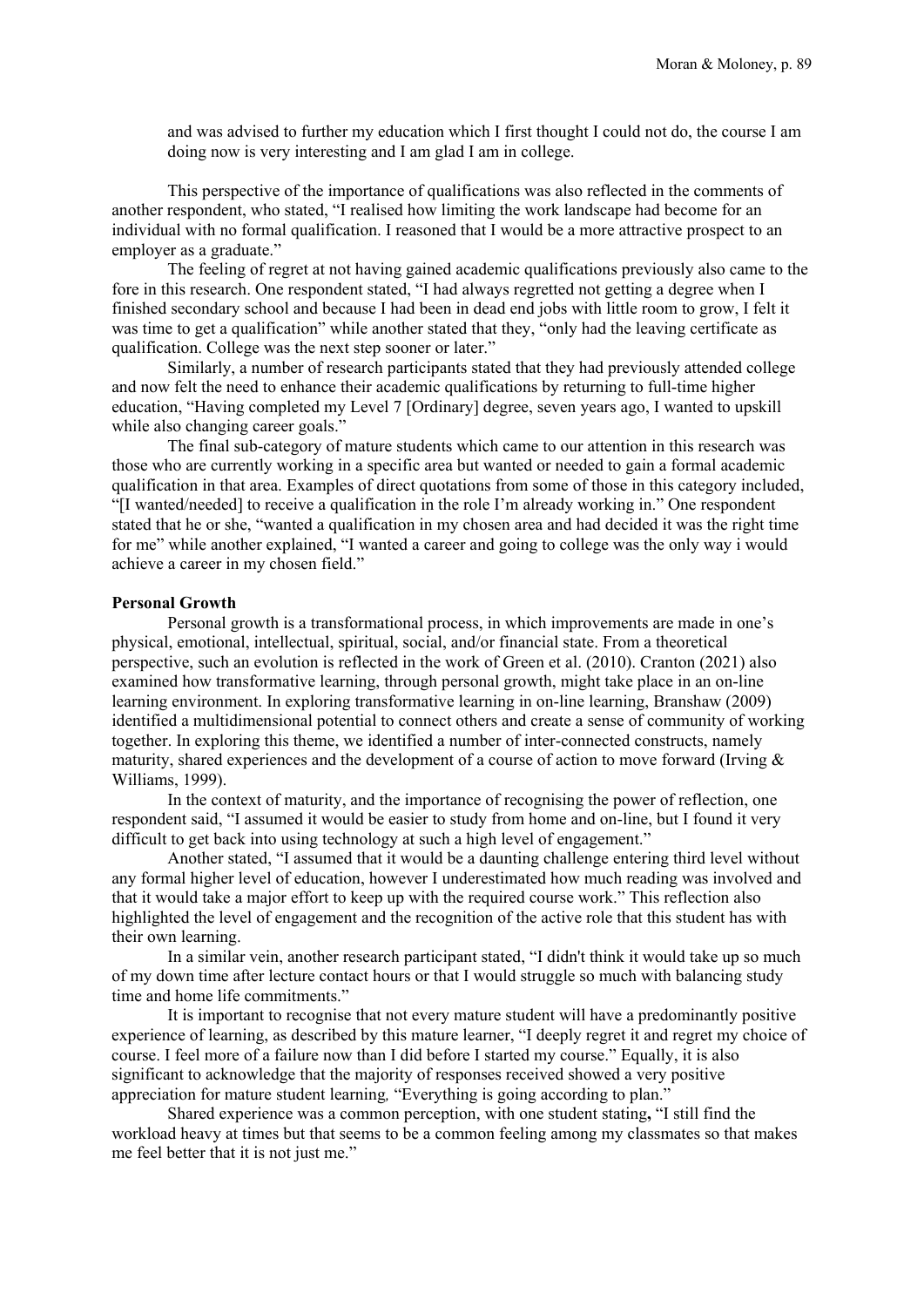In describing their broader shared experiences, one research participant stated, "Yes, I think everyone in the class at the beginning was overwhelmed it was so new for us all. We all had different reasons for going back to college and we did share those experiences with each other." This showed that while their reasons for returning to full-time higher education may have differed, these students share the common bond of being full-time mature students.

The third element of personal growth described in this section involves recognition of the development of a new skillset leading to the formulation of an alternative course of action. One research participant remarked:

My motivation and confidence have grown and from this place I face future with the best tools. I am more positive and aware of my potential. I face difficulties with the conviction that it's in my hands and I don't depend of others as before.

This illustrates a strong level of integration between their prior knowledge, what returning to college has taught them and how they intend to apply these new-found skills in future.

The enhanced feeling of self-worth was a dominant element of this section. Examples included, "I'm achieving something for me, and it gives me a sense of self-worth" and "I think my self-confidence has grown. I feel better able to work off my own judgements, and I'm currently working in an area that I am interested in rather than working just to pay the bills." This feeling of self-worth is, in turn, intrinsically linked to the concept of self-belief as described in the respondents' statements, for example one who is, "Believing more in myself."

#### **Confidence**

One of the most dominant themes to emerge from the data was that of confidence. Pomeroy et al. (2021) explore the role of confidence as an indicator of transformative change. Bacow et al. (2012) discuss tracking the changing confidence in students, while Bolliger & Wasilik (2009) and Wingo et al (2017), in addition to Wang & Wang (2009), examine the concept of confidence in the context of the use of learning technology.

Several students reported feeling increased levels of confidence having undertaken their education, particularly when asked to reflect on the final stages of transformative learning theory. As one respondent put it, "I am finding little nuggets of gold… 'confidence.'"

Many participants reported increased confidence in themselves generally, "It has boosted my self belief and my confidence in myself," and also confidence in specific skills "I am much more confident in my ability to write creatively." Furthermore, they are feeling more confident in the process of their education, "I am more confident to answer questions, even if the answer is wrong, because it still teaches me and others." Individuals have reported greater levels of confidence in their ability to interact with people around them and feel more empowered to stand up for what they believe in, "I now have the confidence to challenge situations I see as oppressive towards other groups and more likely to speak up."

Other respondents identified that their confidence and their belief in their academic ability has increased, "I'm more confident that I can complete my college work to a high standard" and that they have been able to employ this in a professional capacity while on work placement, "I'm more competent while out on placement and more confident talking to other nurses and patients." One participant outlined how they had "no confidence in first year" but became more confident with every assignment and exam that they completed and reached a point where, "I wasn't afraid to ask for help and I wasn't afraid of failing." Many students reported simply having more confidence and, "believing more in myself" and having more confidence in their mental capacity, "I have more confidence in my intelligence"and in their ability to secure a meaningful future for themselves, "I feel more independent, able, confident to take my place in the professional workplace."

There were some participants who believed they had always had confidence and that it has been their life experience rather than their education that has given them that confidence, "I am very confident and also competent. I did not need to go to college to achieve this. I learned these skills in the school of hard knocks and would not have it any other way." However, students who articulated this were very much in the minority compared to those who believed that their confidence had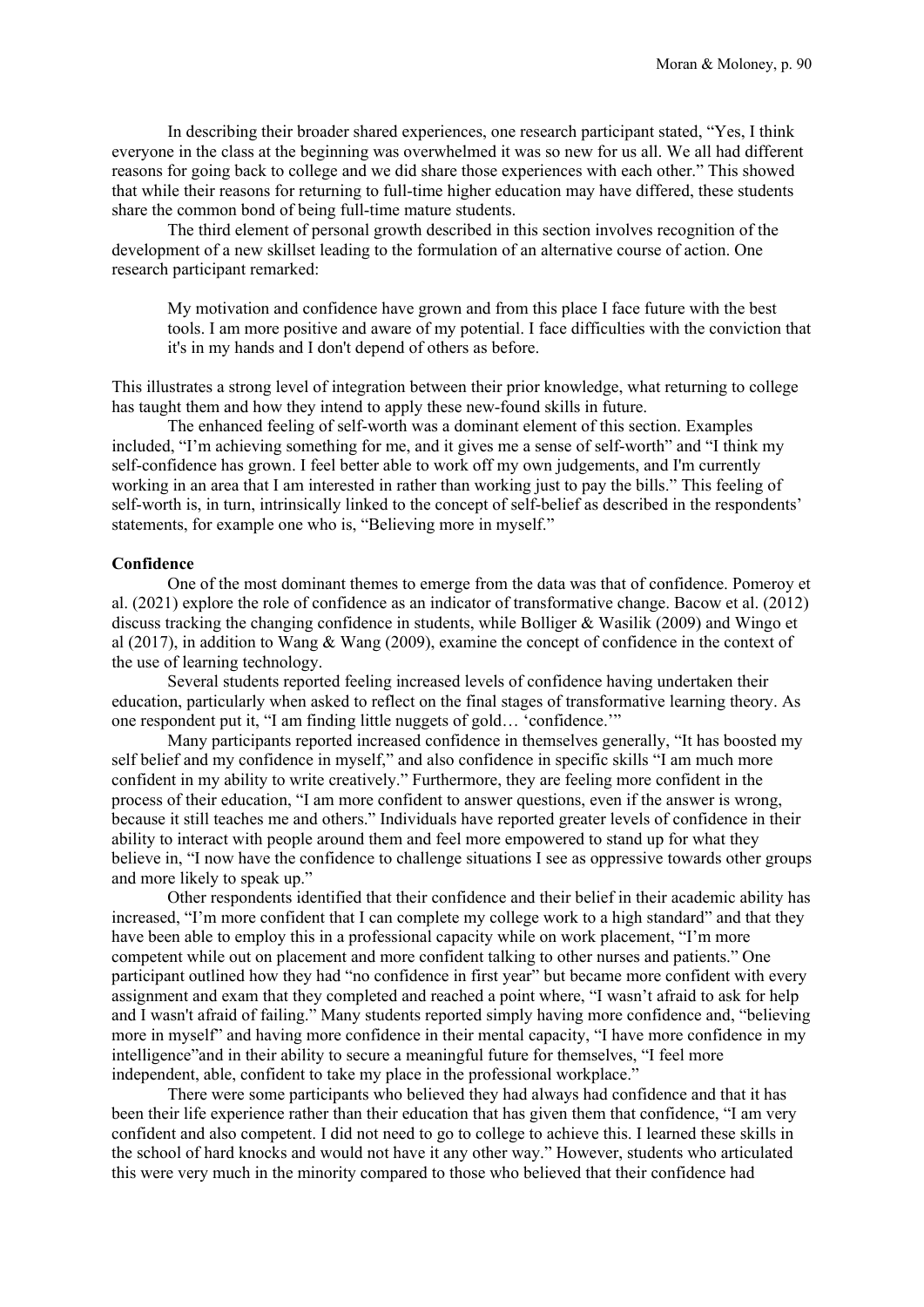increased as a result of their engagement with education, and many outlined their sense of achievement "when I started, I had zero confidence in my ability to achieve academically or socially. I have achieved both" and their belief that they are now better prepared for employment, "I think I have gained confidence in myself... I feel better equipped in the work environment as I did previously have experience but now, I have a lot more knowledge."

For some students their increasing confidence has manifested itself in a belief that they can achieve more now than they would have thought possible:

my dream is to become a network engineer I always felt it was out of reach or I would not be clever enough to achieve it but college is really helping me get more confident and helps me think why not me, with each passing week.

The students are becoming empowered to initiate change in their lives through their increased confidence.

Having discussed the findings from this research, the final section draws a number of overarching conclusions.

## **Conclusion**

Transformative learning offers mature learners the opportunity to create new meaning schema and challenge the existing assumptions they have of themselves, and their world, based on habitual expectations familiar to everyone. This transformation allows the learners to question their expectations of "how things are supposed to be" (Mezirow & Associates, 1990, p. 4), thus helping them to change expectations they may have of themselves based on their previous life experiences. Mezirow argued that the experiences in the classroom itself are as important as the academic material and qualifications that they will have access to (Mezirow et al., 2009). Given the impact of the Covid-19 pandemic on the learning environment, we wanted to investigate whether transformative learning could still occur for mature learners who were forced into a virtual learning environment, despite having registered for an on-campus programme of study. Fortunately, this research has established that mature learners did experience transformative learning in this new learning environment.

The use of a reflective account allowed us to understand how the mature learners related to the ten phases of transformative learning. Despite initial concerns that mature student participation in this research might be difficult to secure, we were very much heartened by the number of mature learners who chose to share their experiences with us for this research and we believe that this reflects the willingness of mature learners to reexamine their existing assumptions and engage in transformative learning. This critical reflection is what Mezirow believed was fundamental to allowing students question their perspectives and assumptions and increase their capacity to transform and create new meaning schema (Brookfield, 2000).

In this research we saw how some learners did not have the opportunity earlier in their lives to access higher education, and some described feelings of guilt and shame associated with that lack of opportunity, although not all felt this. For some, it was merely a case that the "time was right" and they now had the opportunity to study due to a change in their employment, health, relationship, or family status. Many of the respondents outlined how they believed education and formal qualifications would provide the key for them to escape menial, low paid jobs and embark on more rewarding careers that would provide financial stability for them and their families.

As outlined in the literature review, the process of transformative learning is an integral part of ensuring active citizenship in participatory democracy. It helps the learner navigate ambiguity and develop their deliberative decision-making capacity. Participants in this research reported having more confidence in themselves and their abilities. Many have found self-belief and dispelled doubts that they had about themselves or believed society attributed to them due to their lack of formal education. Our research supports the contention that transformative learning continued to occur for this cohort of mature students in a transformed learning environment.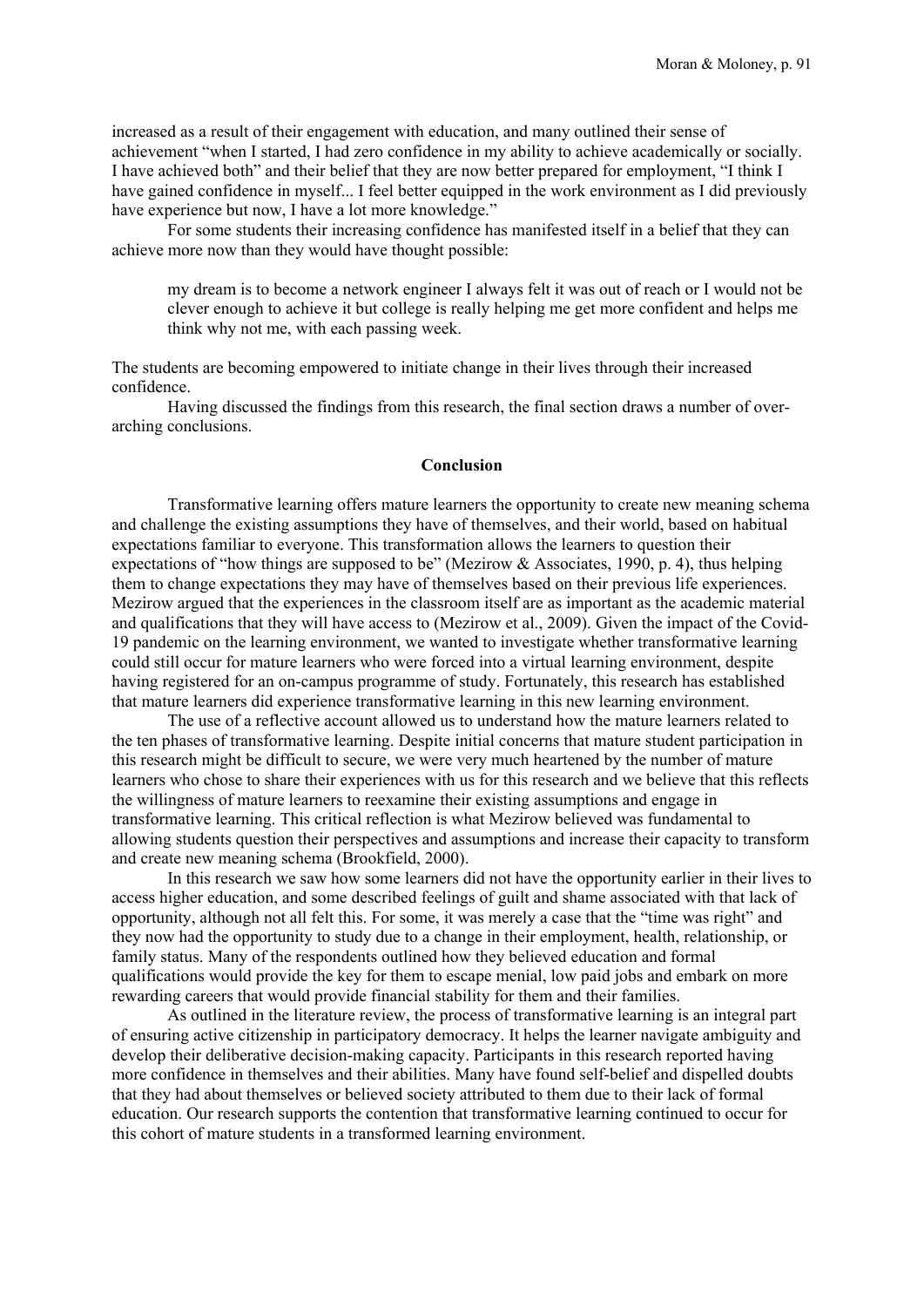# References

- Arcilla, R. V. (1995*). For the love of perfection: Richard Rorty and liberal education*. London: Routledge.
- Aronson, J. (1995). A pragmatic view of thematic analysis. *The Qualitative Report, 2*(1), 1–3. Retrieved from: https://doi.org/10.46743/2160-3715/1995.2069.
- Bacow, L. S., Bowen, W. G., Guthrie, K. M., Lack, K. A. & Long, M. P. (2012). *Barriers to adoption of online learning systems in U.S. higher education.* https://doi.org/10.18665/sr.22432
- Bolliger, D.U., Inan, F.A. & Wasilik, O. (2009). Development and validation of the online instructor satisfaction measure (OISM). *Educational Technology & Society. 17*(2)183–195.
- Branshaw, D. (2009). The power of 'e': extending the 'E' in ACE. *Australian Journal of Adult Learning, 49*(2), 365–381.
- Brauna, V. & Clark, V. (2006). Using thematic analysis in psychology. *Qualitative Research in Psychology, 3*, 77–101. Retrieved from: https://www.researchgate.net/publication/235356393\_Using\_thematic\_analysis\_in\_psycholog y.
- Brookfield, S. D. (1990). Using critical incidents to explore learner's assumptions. In J. Mezirow (Ed.), *Fostering critical reflection in adulthood: A guide to transformative and emancipatory learning* (pp. 177–193). Jossey-Bass management series. San Francisco, CA: Jossey-Bass.
- Brookfield, S.D. (2000). Transformative learning as ideology critique. In J. Mezirow & Associates (Eds.), *Learning as transformation* (2nd ed.; pp. 125–150). San Francisco, CA: Jossey-Bass.
- Brookfield, S. D. (2005). Learning democratic reason: The adult education project of Jürgen Habermas. *Teachers College Record, 107*(6), 1127–1168.
- Buchan, J. F. (2011). The chicken or the egg? Investigating the transformational impact of learning technology. *Research in Learning Technology, 19*(2). https://doi.org/10.3402/rlt.v19i2.10355.
- Chapman K.J., Davis R., Toy D., Wright L. (2004). academic integrity in the business school environment: I'll get by with a little help from my friends. *Journal of Marketing Education*, *26*(3), 236–249. doi:10.1177/0273475304268779
- Cranton, P. (2010). Transformative learning in an online environment. *International Journal of Adult Vocational Education and Technology, 1*(2), 1–9.
- Cranton, P. & Torrisi-Steele, G. (2021). Transformative learning in an online environment. *International Journal of Adult Education and Technology (IJAET), 12*(4).
- Creswell, J. W. (2009). *Research design: Qualitative, quantitative and mixed methods approaches.* 3rd Edition London: Sage Publications Ltd.
- Dewey, J. (1938). *Experience and education*. New York: Touchstone.
- Elias, D. (1997). It's time to change our minds: An introduction to transformative learning. *ReVision, 20*(1), 3.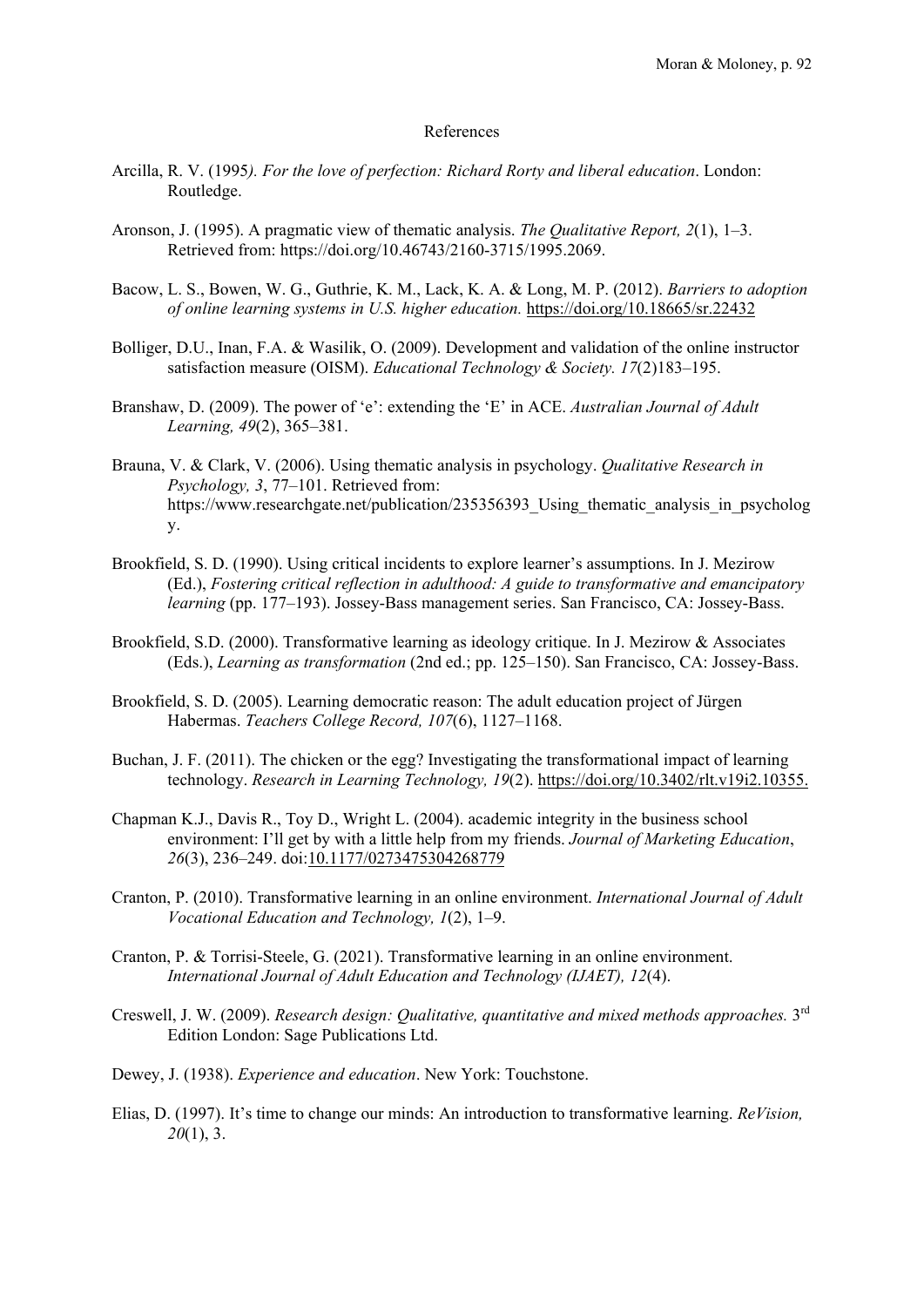- Eschenbacher, S. (2019). Drawing lines and crossing borders: Transformation theory and Richard Rorty's philosophy. *Journal of Transformative Education, 17*(3), 251–268. [https://doi.org/10.1177/1541344618805960.](https://doi.org/10.1177/1541344618805960)
- Estes, C. A. (2004). Promoting student-centered learning in experiential education. *Journal of Experiential Education, 27*(2), 141–160.
- Estes, W.K. (1991). Cognitive architectures from the standpoint of an experimental psychologist. *Annual Review of Psychology, 42*(1), 28.
- Fanning, R. M., & Gaba, D. M. (2007). The role of debriefing in simulation-based learning. *Simulation in Healthcare*, 2, 115–125. https://doi.org/10.1097/SIH.0b013e3180315539.
- Fleming, T. (2018). Learning careers and transformative learning. In *Continuity and Discontinuity in Learning Careers*. Sense.
- Glowacki-Dudka, M. Treff, M. and Usman, I. (2005). Research for social change: Using autoethnography to foster transformative learning. *Adult Learning*, *16*(3–4), 30–31.
- Green, N.C., Edwards, H., Wolodko, B., Stewart, C., Brooks, M. & Littledyke, R. (2010). Reconceptualising higher education pedagogy in online learning. *Distance Education*, *31*(3), 257–273, DOI: 10.1080/01587919.2010.513951.
- Greene, J. C. (2007). *Mixed methods in social enquiry,* San Francisco: Jossey-Bass.
- Greenman, N.P., Dieckmann, J.A. (2004). Considering criticality and culture as pivotal in transformative teacher education. *Journal of Teacher Education*, *55*(3), 240–255.
- Gunawardena, C.N., Hermans, M.B., Sanchez, D., Richmond, C., Bohley, M. & Tuttle, R. (2009). A theoretical framework for building online communities of practice with social networking tools. *Educational Media International, 46*(1), 3–16.
- Habermas, J. (1971). *Knowledge and human interests*. Boston, MA: Beacon Press.
- Habermas, J. (1975). *Legitimation crisis.* Boston, MA: Beacon Press.
- Habermas, J. (1984). *Theory of communicative action Vol 1: Reason and the rationalization of society*. Boston, MA: Beacon Press.
- Habermas, J. (1987). *Theory of communicative action Vol. 2: Lifeworld and system. A critique of functionalist reason.* Boston, MA: Beacon Press.
- Holloway, I. & Todres, L. (2003). The status of method: Flexibility, consistency and coherence. *Qualitative Research, 3*(3), 345–357. https://doi.org/10.1177/1468794103033004.
- Huang, R.T., Deggs, D.M., Jabor, M.K. & Machtmes, K. (2011). Faculty online technology adoption: The role of management support and organizational climate. *Online Journal of Distance Learning Administration, 14*(2).
- Irish Universities Association (2022). *Mature Students.* https://www.iua.ie/ourwork/access/maturestudents/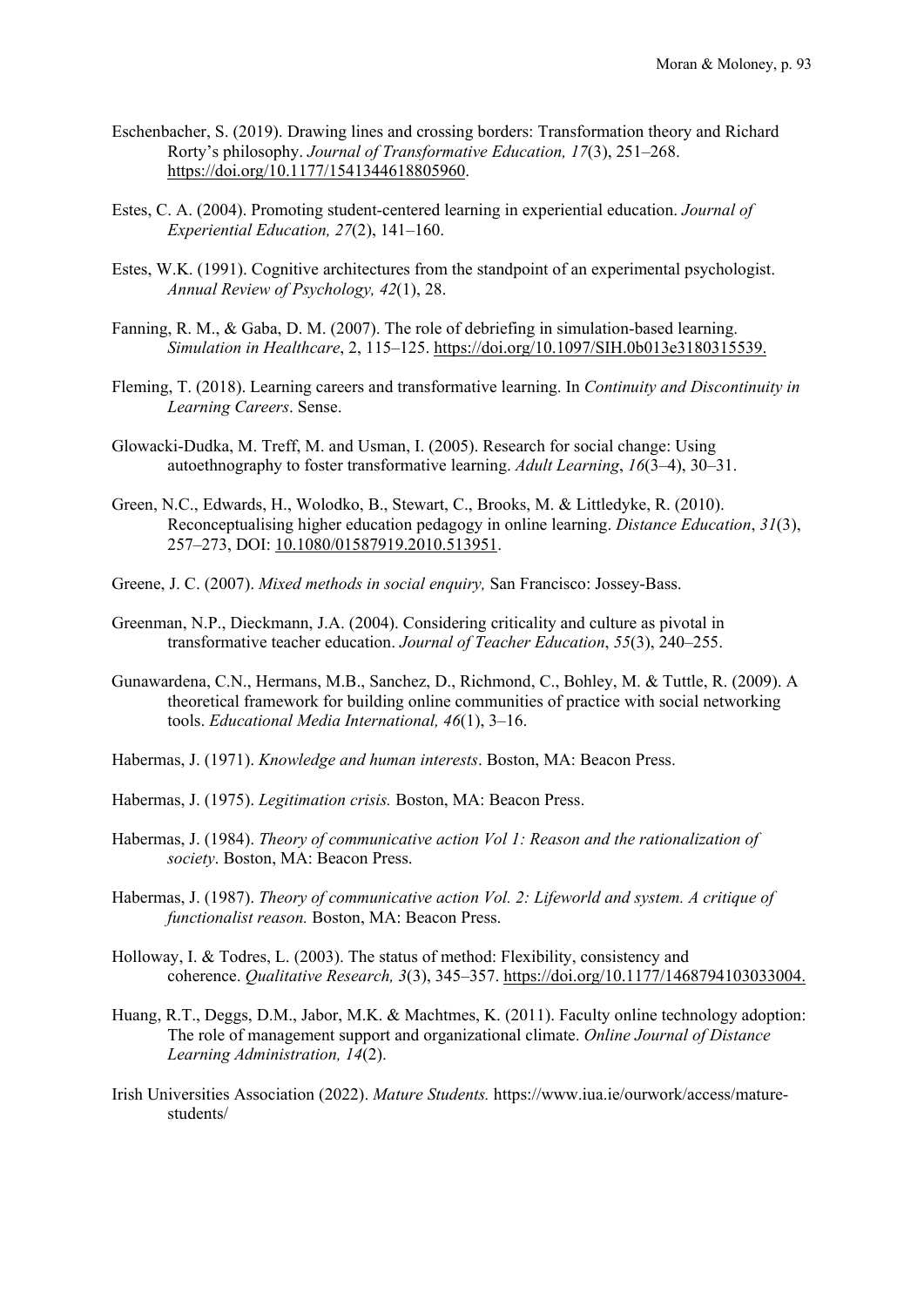- Irving, J.A. & Williams, D.I. (1999). Personal growth and personal development: Concepts clarified. *British Journal of Guidance & Counselling, 27*(4), 517–526, DOI: 10.1080/03069889908256287.
- Johnson, R. B., Onwuegbuzie, A. J., & Turner, L. A. (2007). Toward a definition of mixed methods research. *Journal of Mixed Methods Research, 1*(2), 112–133. Retrieved from: doi: 10.1177/1558689806298224.
- Kagan, D.M. (1992). Implications of research on teacher belief. *Educational Psychologist*, 27, 65–90. http://dx.doi.org/10.1207/s15326985ep2701\_6.
- Kegan, R. (2000). What "form" transforms? A constructive-developmental perspective on transformational learning. In J. Mezirow (Ed.), *Learning as transformation: Critical perspectives of a theory-in-progress* (pp. 35–69). San Francisco, CA: Jossey-Bass.
- Kegan, R., & Lahey, L. (2009). *Immunity to change: How to overcome it and unlock the potential in yourself and your organization.* Cambridge MA: Harvard Business School.
- King, K. P. (2003). *Keeping pace with technology: Educational technology that transforms. Vol. 2: The challenge and promise for higher education faculty.* Cresskill, NJ: Hampton Press.
- Knowles, M. (1984). *Andragogy in action*. San Francisco: Jossey-Bass.
- Knowles, M. S., Holton, E. F. & Swanson, R.A. (1998). *The adult learner.* 5th Edition. Houston: Gulf Publishing Company.
- Larkin, M., Watts, S., & Clifton, E. 2006. Giving voice and making sense in interpretative phenomenological analysis. *Qualitative Research in Psychology, 3*, 102–120.
- Losada-Otálora, M. and Alkir, L. (2019). Investigating the transformative impact of bank transparency on consumers' financial well-being, *International Journal of Bank Marketing, 37*(4), 1062–1079. https://doi.org/10.1108/IJBM-03-2018-0079.
- Mackintosh, S.P.M. (2014). Crises and paradigm shift. *The Political Quarterly, 85*(4), 406–412.
- Maguire, L. (2009). The faculty perspective regarding their role in distance education policy making. *Online Journal of Distance Learning Administration, 12*(1).
- Mälkki, K. (2011). *Theorizing the nature of reflection* [doctoral thesis]. Helsinki: University of Helsinki, Institute of Behavioural Sciences. https://helda.helsinki.fi/bitstream/handle/10138/26421/theorizi.pdf?sequence=1&isAllowed= y.
- Mälkki, K. (2019). Coming to grips with edge-emotions: The gateway to critical reflection and transformative learning. In T. Fleming, A., Kokkos, & F. Finnegan (Eds), *European perspectives on transformation theory* (pp. 59–73). Cham: Palgrave Macmillan. http://doiorg-443.webvpn.fjmu.edu.cn/10.1007/978-3-030-19159-7\_5.
- Merriam, S. B., & Bierema, L. L. (2014). *Adult learning: Bridging theory and practice*. San Francisco: Jossey-Bass.
- Meyer, K. (2013). An analysis of the research on faculty development for online teaching and identification of new directions. *Online Learning Journal*, *17*(4).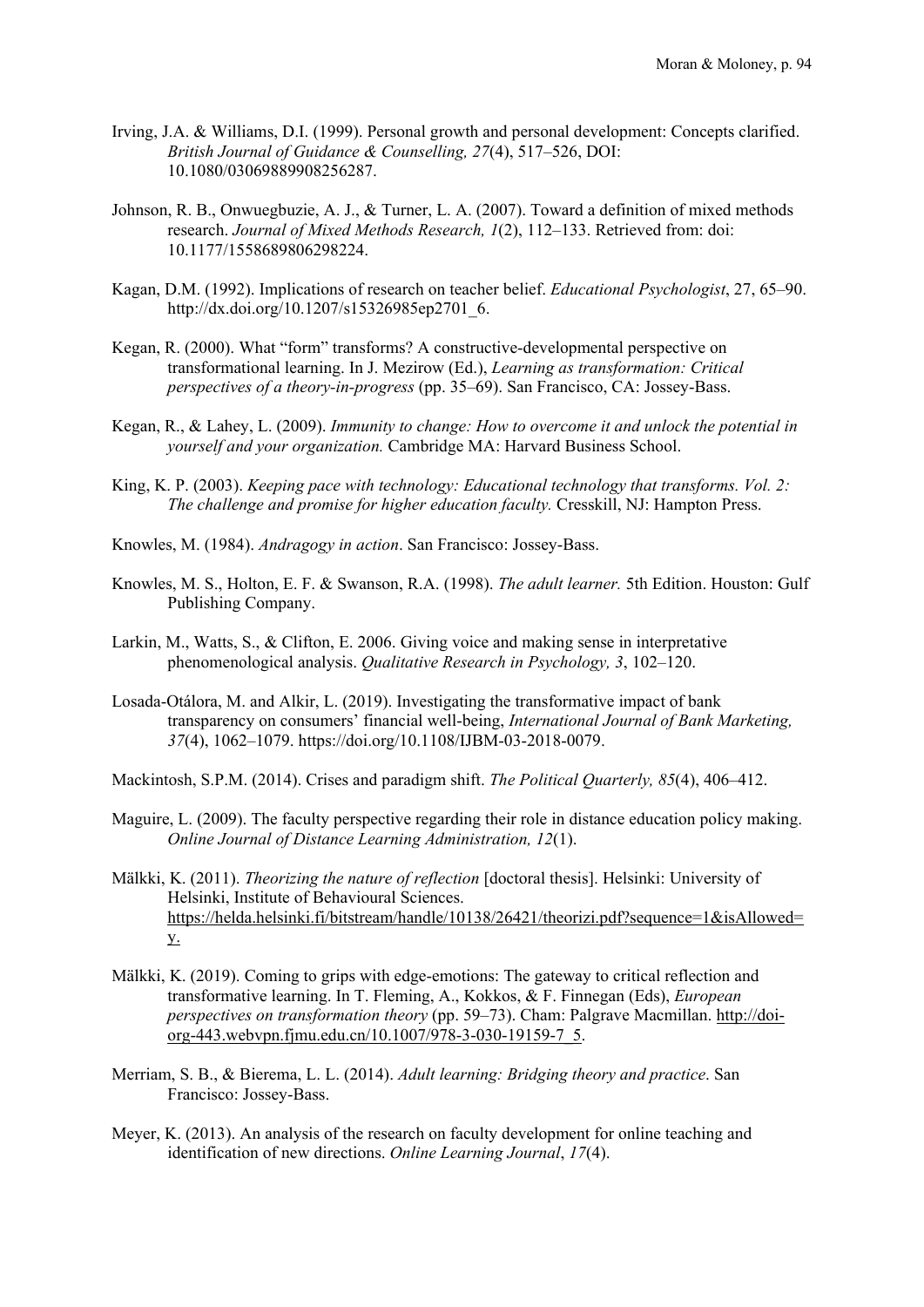Mezirow, J. (1978). Perspective transformation. *Adult Education, 27*(2), 100–110.

- Mezirow, J. (1989). Transformation theory and social action: A response to Collard and Law. *Adult Education Quarterly, 39*(3), 169–175. https://doi.org/10.1177/0001848189039003005.
- Mezirow, J. (1991). *Transformative dimensions of adult learning*. San Francisco: Jossey-Bass.
- Mezirow, J. (1994). Understanding transformation theory. *Adult Education Quarterly, 44*(4), 222– 232.
- Mezirow, J. (2012). Learning to think like an adult: Core concepts of transformation theory. In E. W. Taylor & P. Cranton (Eds*.). The handbook of transformative learning: Theory, research, and practice* (pp. 73–95). San Francisco: Jossey-Bass.
- Mezirow, J. & Associates (1990). *Fostering critical reflection in adulthood: A guide to transformative and emancipatory learning.* San Francisco, CA: Jossey-Bass.
- Mezirow, J., Taylor, E. W. & Associates. (2009). *Transformative learning in practice. Insights from community, workplace and higher education.* San Francisco: Jossey-Bass.
- Moloney, A. (2018). *From disorientation to reintegration: an exploratory investigation of mature students' engagement in transformative learning*, [https://doi.org/10.17635/lancaster/thesis/589.](https://doi.org/10.17635/lancaster/thesis/589)
- Moran, C. (2015). *Full and part time mature learner experiences in Irish institutes of technology; a mixed methods enquiry*, <https://doras.dcu.ie/20422/>
- Mortari, L. (2015). *Reflectivity in research practice: An overview of different perspectives*, https://doi.org/10.1177/1609406915618045.
- Nichols, M., Choudhary, N., & Standring, D. (2020). Exploring transformative learning in vocational online and distance education. *Journal of Open, Flexible and Distance Learning, 24*(2), 43– 55. https://search.informit.org/doi/10.3316/informit.630111207665001.
- Orr, R., Williams, M.R., & Pennington, K. (2009). Institutional efforts to support faculty in online teaching. *Innovative Higher Education, 34*, 257–268.
- Pomeroy E. and Oliver, K (2021). Action confidence as an indicator of transformative change. *Journal of Transformative Education, 19*(1), 68–86. doi:10.1177/1541344620940815.
- Rorty, R. (1989). *Contingency, irony, and solidarity*. Cambridge: Cambridge University Press.
- Rorty, R. (2009). *Philosophy and the mirror or nature: Thirtieth anniversary edition.* New Jersey: Princeton University Press.
- Saunders, M., Lewis, P. & Thornhill, A. (2012). *Research methods for business students*. Essex: Pearson Education Limited.
- Slotta, J. D., Chi, M. T. H., & Joram, E. (1995). Assessing students' misclassifications of physics concepts: An ontological basis for conceptual change. *Cognition and Instruction, 13*, 373– 400.